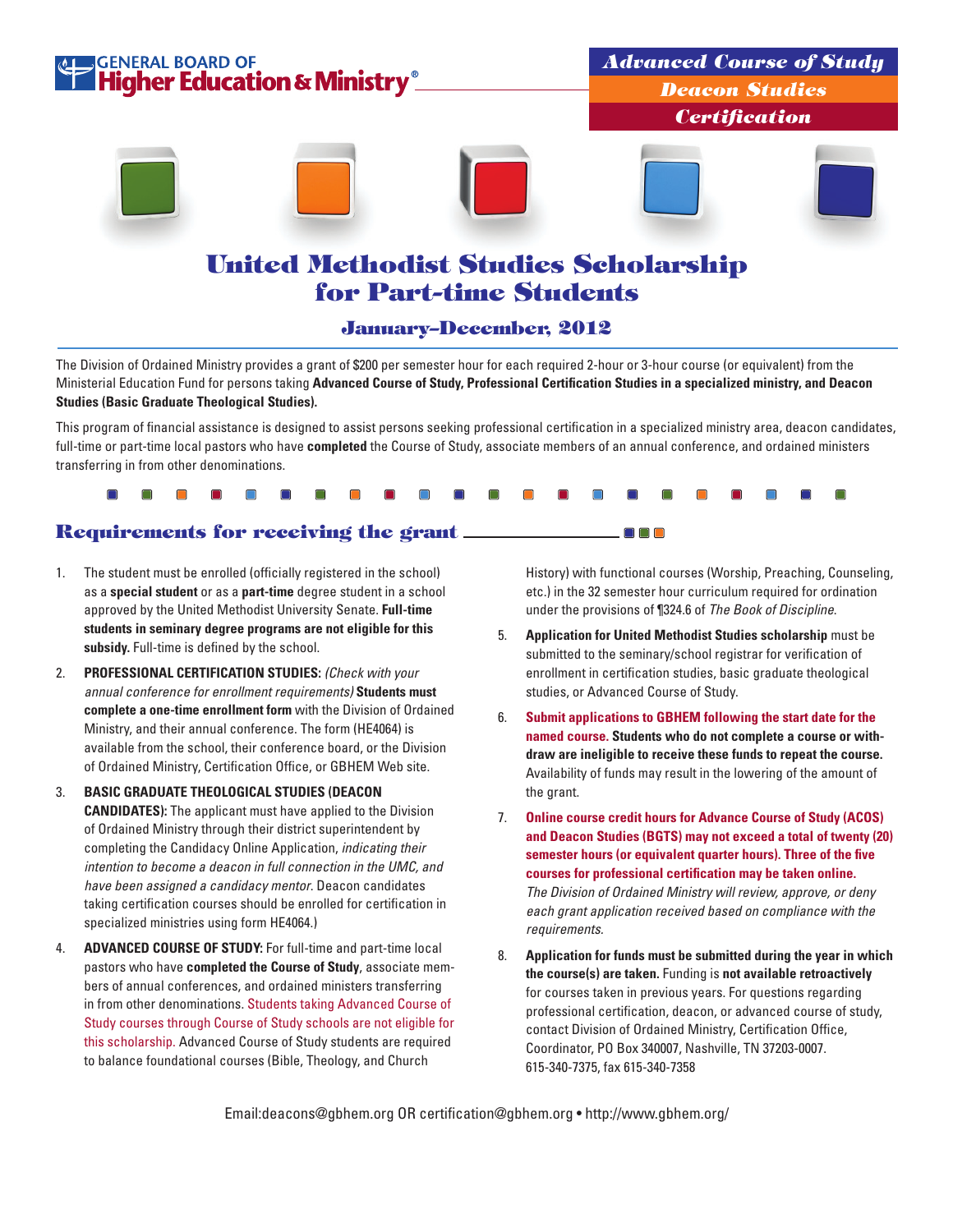# REQUIRED COURSES

*PROFESSIONAL CERTIFICATION STUDIES: Students must complete a one-time enrollment form* with the Division of Ordained Ministry, Certification Office, and their annual conference (Form HE4064). The form is available from the school, their conference board, or the Division of Ordained Ministry, Certification Office.

| Christian<br>Education                     | *Teaching Biblical Faith; Teaching Theology; Administration/Leadership; Teaching/Learning; UM Studies—<br>History, Doctrine, or Polity (one 2-hour course)                                                                                                                                                                                                                                                                                                                                                                                                                                                                             |
|--------------------------------------------|----------------------------------------------------------------------------------------------------------------------------------------------------------------------------------------------------------------------------------------------------------------------------------------------------------------------------------------------------------------------------------------------------------------------------------------------------------------------------------------------------------------------------------------------------------------------------------------------------------------------------------------|
| <b>Children's Ministry</b>                 | *Teaching Biblical Faith, Teaching Theology, Teaching/Learning, Children's Ministries in the Church,<br>UM Studies-History, Doctrine, or Polity (one 2-hour course)                                                                                                                                                                                                                                                                                                                                                                                                                                                                    |
| Camp/Retreat<br>(required Core<br>courses) | Faith Formation and Christian Living (Bible course requirement); The Theology and Ecology of Common Ground;<br>Ministry of Camp/Retreat Center Management; UM Studies—History, Doctrine or Polity. (one 2-hour course)<br>[Electives (choose 1): Biblical Foundations for Camp/Retreat Ministry; Developing Christian Camp/Retreat<br>Curriculum and Events; Developing Environmental Education/Social Justice Programs; Partnering with Ethnic<br>Leaders and Communities in Camp/Retreat Ministries; Fundraising and Financing for Camp/Retreat; Volunteer<br>& Staff Hiring, Training and Supervision for Non-profit Organizations] |
| Evangelism:                                | *Teaching Biblical Faith, Teaching Theology, Evangelism as Outreach & Growth, Evangelism as Congregational<br>Care; UM Studies-History, Doctrine, or Polity (one 2-hr course)                                                                                                                                                                                                                                                                                                                                                                                                                                                          |
| Ministry<br>with the Poor                  | Engaging the Bible in Congregation & Community, Theology & Practices of Ministry, Being with the Poor,<br>Congregations & Communities as Partners in Ministry with the Poor, UM Studies—History, Doctrine, or Polity<br>(one 2-hour course)                                                                                                                                                                                                                                                                                                                                                                                            |
| <b>Music Ministry</b>                      | Feaching Biblical Faith, Teaching Theology, Music Ministry Specialized Skill Development; UM Studies—*<br>History Doctrine, or Polity (one 2-hour course)                                                                                                                                                                                                                                                                                                                                                                                                                                                                              |
| <b>Older Adult</b>                         | *Teaching Biblical Faith; Teaching Theology; Ministry with Older Adults; Specialized Course to be determined<br>by Seminary; UM Studies-History, Doctrine, or Polity (one 2-hour course)                                                                                                                                                                                                                                                                                                                                                                                                                                               |
| <b>Spiritual Formation</b>                 | Teaching for Biblical Faith; Spiritual Direction/Companionship; Practicum in Spiritual Direction/Companionship;<br>Spiritual Disciplines for Personal & Parish Renewal OR Prayer in Christian Ministry; UM Studies-<br>History, Doctrine, or Polity (one 2-hour course)                                                                                                                                                                                                                                                                                                                                                                |
| <b>Urban Ministry</b>                      | Engaging the Bible in the Urban Ministry Setting; Practical Theology and Ministry in the Urban Setting; Urban<br>Community; Congregations and Communities as Partners in Urban Ministry, UM Studies—History, Doctrine, or<br>Polity (one 2-hour course)                                                                                                                                                                                                                                                                                                                                                                                |
| <b>Youth Ministry</b>                      | *Teaching Biblical Faith; Teaching Theology; Ministry with Youth; Adolescent World; UM Studies—<br>History, Doctrine, or Polity (one 2-hour course)                                                                                                                                                                                                                                                                                                                                                                                                                                                                                    |

### *Three of the five courses may be take online.*

\*Teaching Biblical Faith and Teaching Theology courses are to be related to the ministry area you are seeking certification

**BASIC GRADUATE THEOLOGICAL STUDIES (CERTIFIED DEACON CANDIDATES):** The applicant must have applied to the Division of Ordained Ministry through their district superintendent by completing the **Candidacy Online Application**, *indicating their intention to become a deacon in full connection in the UMC, and have been assigned a candidacy mentor*. *Online course credit hours may not exceed a total of twenty (20) semester hours (or equivalent quarter hours).*

| <b>Required Courses</b> | Evangelism; New Testament; Old Testament; Church History; Theology; Mission of the Church in the World; Worship and |  |  |  |
|-------------------------|---------------------------------------------------------------------------------------------------------------------|--|--|--|
|                         | Liturgy; UM History, UM Polity, and UM Doctrine                                                                     |  |  |  |

*NOTE:* If you are a certified deacon candidate taking certification courses, you need to enroll in certification studies using form HE4064 and your UM History, Doctrine, and Polity course can be counted as your UM studies.

*ADVANCED COURSE OF STUDY:* For full-time and part-time local pastors **who have completed the Course of Study**; associate members of annual conferences, and ordained ministers transferring in from another denomination. *Students taking Advanced Course of Study courses through Course of Study schools are not eligible for this scholarship.* Advanced Course of Study students are required to balance foundational courses (Bible, Theology, and Church History) with functional courses (Worship, Preaching, Counseling, etc.) in the 32 semester hour curriculum required for ordination under the provisions of ¶324.6 of *The Book of Discipline*. *Online course credit hours may not exceed a total of twenty (20) semester hours (or equivalent quarter hours).*











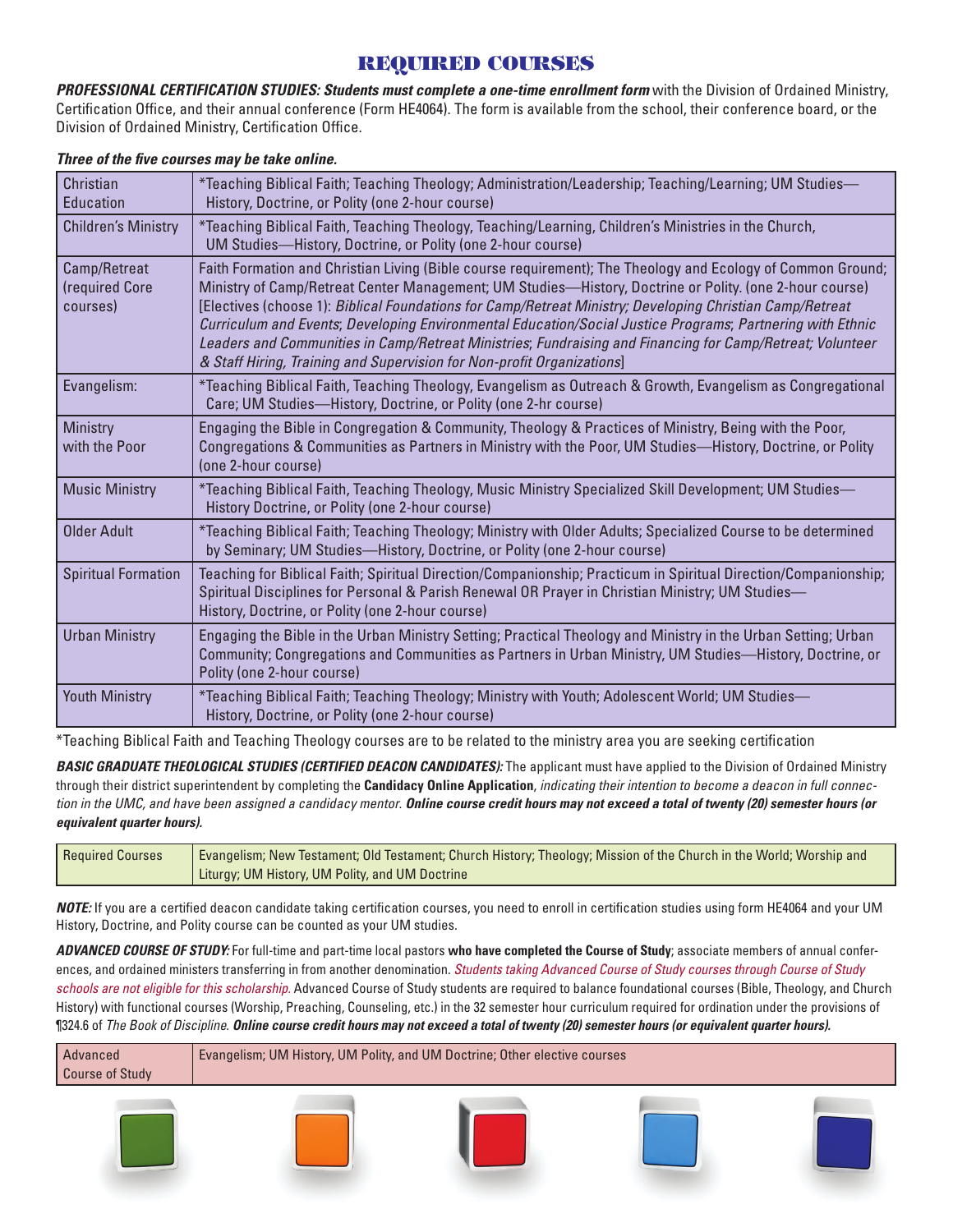# United Methodist Studies Schlarship for Part-time Students Advanced Course of Study, Professional Certification Studies, Deacon Studies **APPLICATION**

This application should be submitted to the school where one is enrolled (officially registered) as a special student or as a part-time degree student.

| <b>NAME</b>    |      |             |                   |     |
|----------------|------|-------------|-------------------|-----|
| ADDRESS        |      |             |                   |     |
| CITY/STATE/ZIP |      |             |                   |     |
| PHONE          | HOME | <b>WORK</b> |                   | FAX |
| E-MAIL         |      |             | ANNUAL CONFERENCE |     |

#### **Requirements for all students receiving the grant:**

The student must be enrolled (officially registered in the school) as a special student or as a *part-time* degree student in a school approved by the United Methodist University Senate. *Full-time students in seminary degree programs are not eligible for this subsidy.* Full-time is defined by the school.

### ❏ *Professional Certification Studies:*

| Date of Enrollment                    |                                                                              |                                                                                                                                                                                                                                 |                                 |
|---------------------------------------|------------------------------------------------------------------------------|---------------------------------------------------------------------------------------------------------------------------------------------------------------------------------------------------------------------------------|---------------------------------|
| Area of Certification: 4 Camp/Retreat |                                                                              | <b>Children's Ministry Children's Ministry Children's Ministry </b> Children's Ministry <b>Children</b> Evangelism <b>Children Children Children</b> Evangelism <b>Children Children Children Children Children Children Ch</b> |                                 |
|                                       | $\Box$ Music Ministry $\Box$ Older Adult Ministry $\Box$ Spiritual Formation |                                                                                                                                                                                                                                 | Urban Ministry U Youth Ministry |

❏ *Certified Deacon Candidate: Basic Graduate Theological Studies:* The above named applicant has applied to the Division of Ordained Ministry through their district superintendent using the Candidacy Online Application, indicating their intention to become a deacon in full connection in the UMC, and have been assigned a candidacy mentor.

Date completed online candidacy application and candidacy mentor assigned

Deacon candidates taking certification courses must be enrolled in professional certification *(Professional Certification Enrollment Form: HE4064)*.

❏ *ADVANCED COURSE OF STUDY: (The student must be enrolled (officially registered in the school/seminary) as a special student or as a part-time degree student in a school approved by the United Methodist University Senate. (Students taking Advanced Course of Study courses through Course of Study schools are not eligible for the scholarship.) Requests for persons who have not completed the Course of Study will be denied. Exception: Ordained ministers transferring from another denomination.*

| $\Box$ part-time local pastor $\Box$ full-time local pastor     | $\Box$ associate member |  |  |
|-----------------------------------------------------------------|-------------------------|--|--|
| Date completed COS                                              | Conference              |  |  |
| $\Box$ Ordained minister transferring from another denomination |                         |  |  |

*Your signature on this form is permission for the registrar's office to release your grades to GBHEM.*